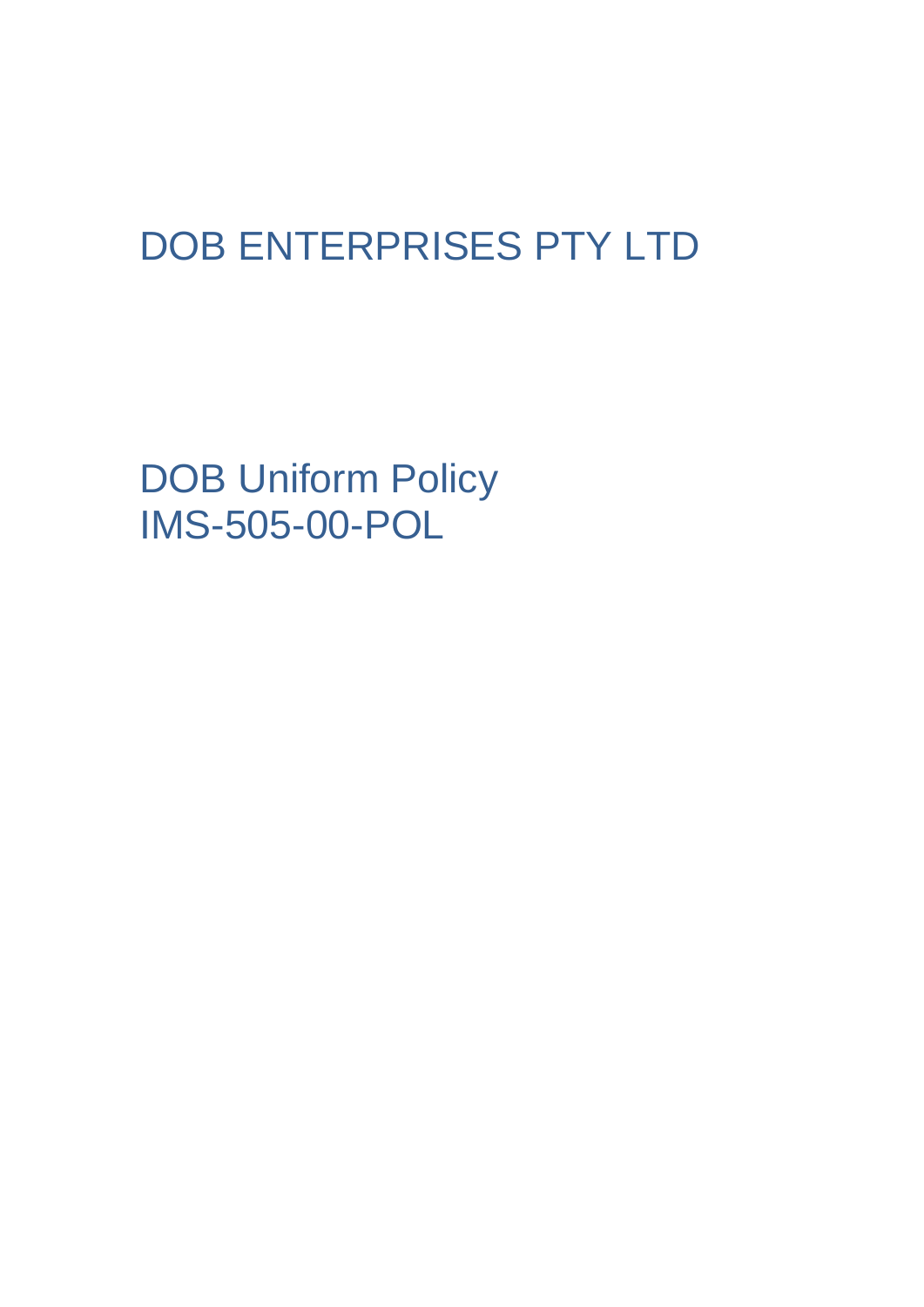| <b>Date</b> | <b>Rev</b>  | <b>Modified</b><br><b>By</b> | <b>Changes Made,</b><br><b>Review History</b> | <b>Reviewed</b><br>by | <b>Approved</b><br>by |
|-------------|-------------|------------------------------|-----------------------------------------------|-----------------------|-----------------------|
| 14.02.19    | $\mathbf 0$ | Sunette<br>Opperman          | Creation                                      | S Rupert              | S Rupert              |
|             |             |                              |                                               |                       |                       |
|             |             |                              |                                               |                       |                       |
|             |             |                              |                                               |                       |                       |
|             |             |                              |                                               |                       |                       |
|             |             |                              |                                               |                       |                       |
|             |             |                              |                                               |                       |                       |
|             |             |                              |                                               |                       |                       |
|             |             |                              |                                               |                       |                       |



**DOB ENTERPRISES PTY LTD**<br>**ABN 20112 866001 Revision 0 Date** 14.02.19

Level 1 49 Horton Street Port Macquarie NSW 2444 Ph: 1 300 854 622 Fax: 02 6583 8468

**Document** 

**No** IMS -505- 00-POL **Page**

**UNCONTROLLED WHEN PRINTED OR DOWNLOADED**

Page 2 of 6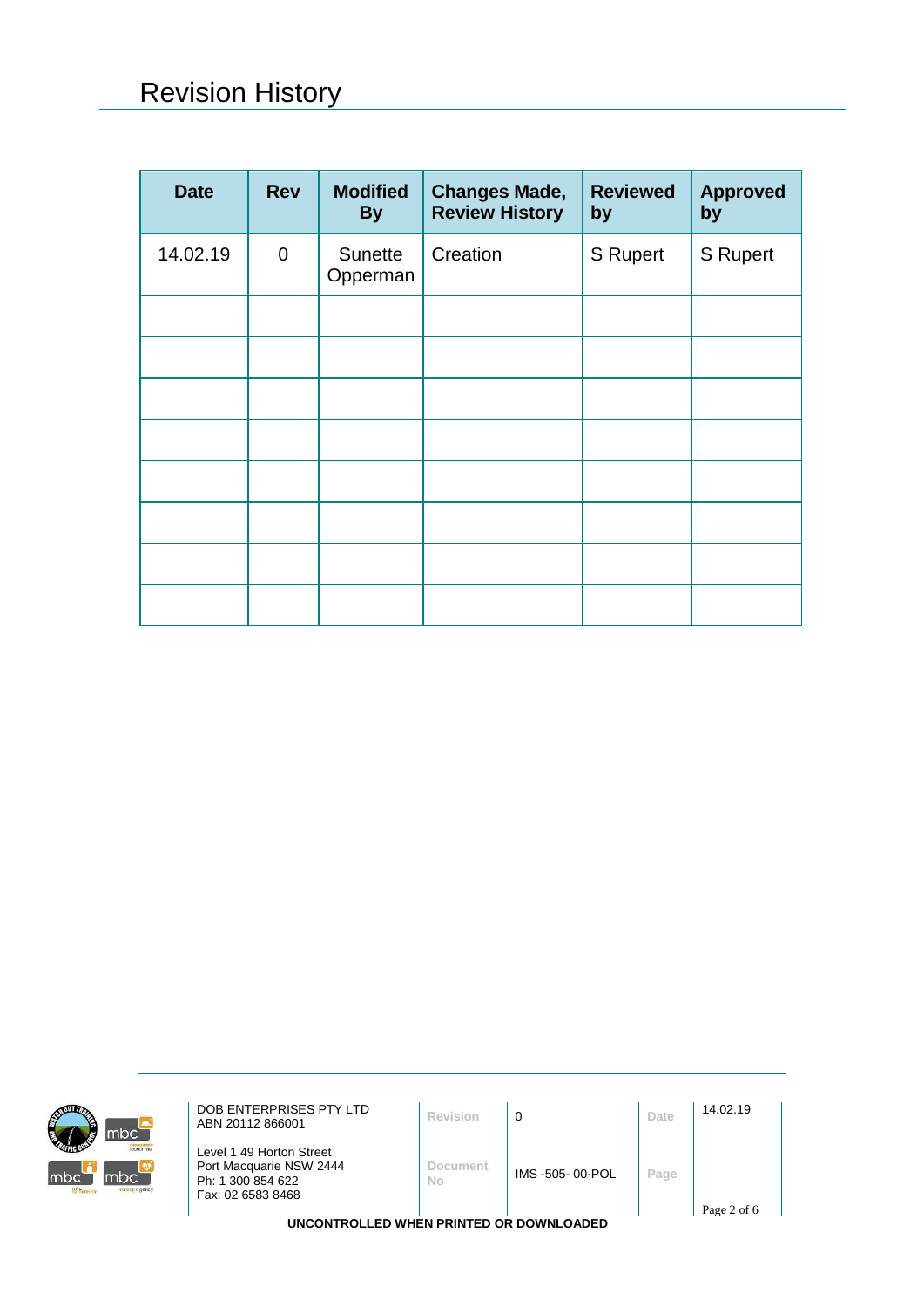#### **PURPOSE**

The purpose of this Policy is to describe the standard of dress expected by DOB Enterprises Pty Ltd ('DOB') in the workplace.

DOB Enterprises Pty. Ltd. requires that all staff wear a standard of dress appropriate to the circumstances and environment in which work is performed. Importantly, attire should not be provocative, offensive, or likely to give rise to health and safety risks in the workplace.

#### **APPLICATION OF THE POLICY**

This Policy applies to employees and contractors (including temporary contractors) of DOB, collectively referred to in this Policy as 'workplace participants'. This Policy does not form part of any employee's contract of employment, nor does it form part of any other workplace participant's contract for service.

#### **HEALTH AND SAFETY**

DOB is required to remove any reasonably foreseeable risk to workplace health and safety. If DOB considers that a particular item of clothing or jewellery constitutes a foreseeable hazard, having the potential to harm health or safety, DOB may take reasonable action it considers necessary to satisfactorily address the situation.

Actions may include directing the workplace participant to remove the particular item of clothing or jewellery whilst in the workplace. If it is not practicable to remove the item, DOB may direct the workplace participant to leave the workplace. A workplace participant is required to comply with any such direction.

#### **ACCEPTABLE ATTIRE**

Acceptable attire at DOB is as follows:

Office Staff:

- ➢ Smart Casual Business Attire
- $\triangleright$  If a uniform has been provided, this should be worn as directed.

➢ Court Shoes, professional flat shoes or sandals with heel strap for ladies and an enclosed shoe for men



**DOB ENTERPRISES PTY LTD**<br>ABN 20112 866001 **Revision 0 Date** 14.02.19

Level 1 49 Horton Street Port Macquarie NSW 2444 Ph: 1 300 854 622 Fax: 02 6583 8468

| Document |
|----------|
| NΩ       |
|          |

| REVISION | . .             | Date. |
|----------|-----------------|-------|
| Document | IMS -505-00-POL | Page  |

Page 3 of 6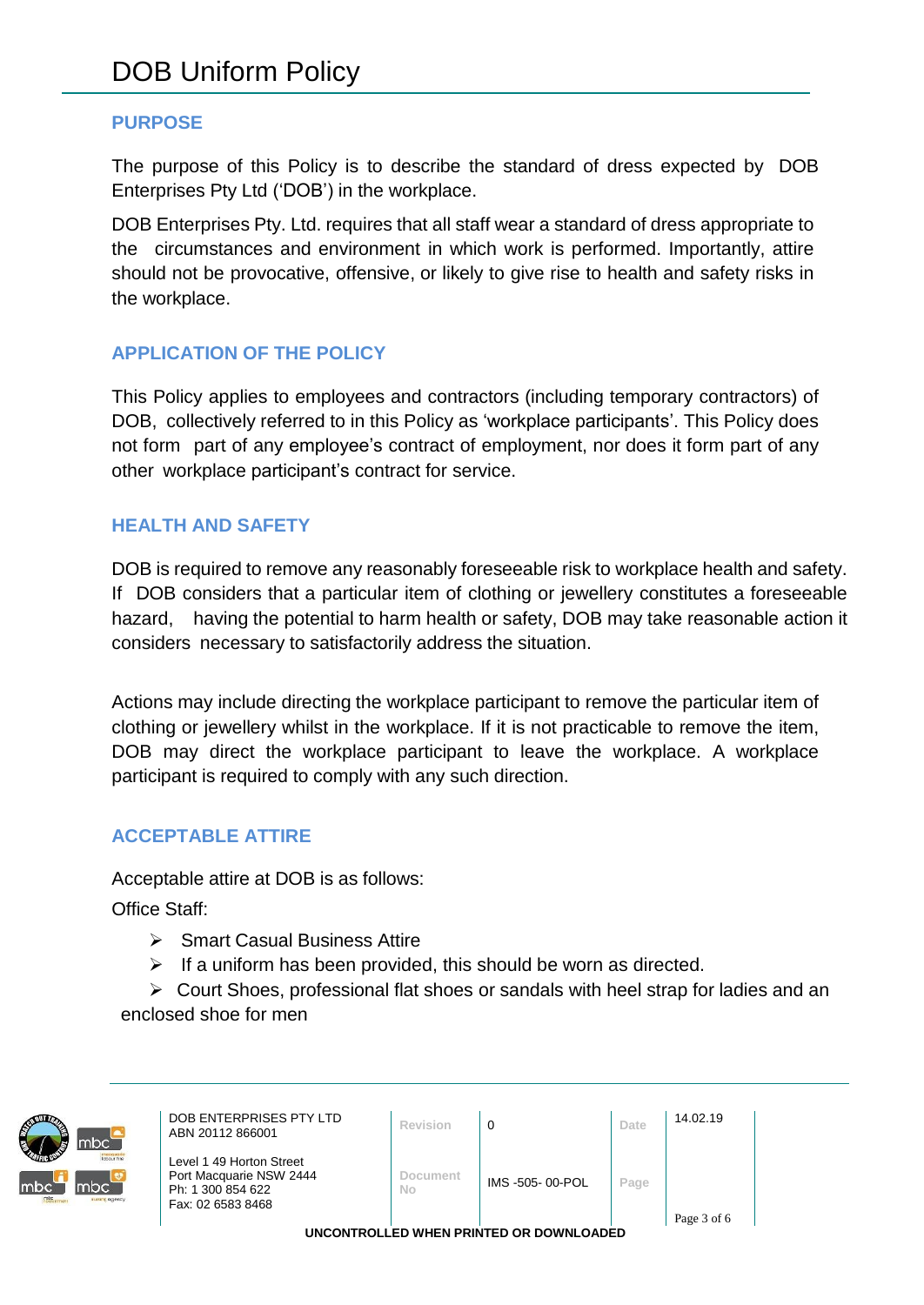## Nursing Staff:

- ➢ Uniform provided
- ➢ Covered non slip shoe

# Traffic Control:

- ➢ Long Sleeve High-Vis shirt (Provided)
- ➢ Navy Long Trouser
- ➢ Enclosed Work boot
- ➢ PPE as provided

## Labour Hire:

- ➢ Long sleeve high-vis shirt (provided)
- ➢ Long pants
- ➢ Enclosed steel cap boots
- ➢ Safety goggles, hard hat, gloves, and ear protection as provided.

# **UNACCEPTABLE ATTIRE**

The following is a guide to attire that is unacceptable in the workplace. It is not an exhaustive list. A workplace participant that presents for work wearing unacceptable attire may be directed to go home and change before being permitted to resume work. Employees must not wear revealing clothes that may be construed as suggestive and/or offensive.

Office Staff:

- ➢ Thongs
- ➢ Board Shorts
- $\triangleright$  Skirts that are shorter than fingertip length or skirts with slits that end higher than fingertip length
- $\triangleright$  Spaghetti strap tank tops
- $\triangleright$  Exposed undergarments
- ➢ Running shoes
- ➢ Leisure wear
- ➢ Athletic wear
- ➢ Exposed midriffs



**DOB ENTERPRISES PTY LTD**<br>ABN 20112 866001 **Revision 0 Date** 14.02.19

Level 1 49 Horton Street Port Macquarie NSW 2444 Ph: 1 300 854 622 Fax: 02 6583 8468

**Document** 

**No** IMS -505- 00-POL **Page**

Page 4 of 6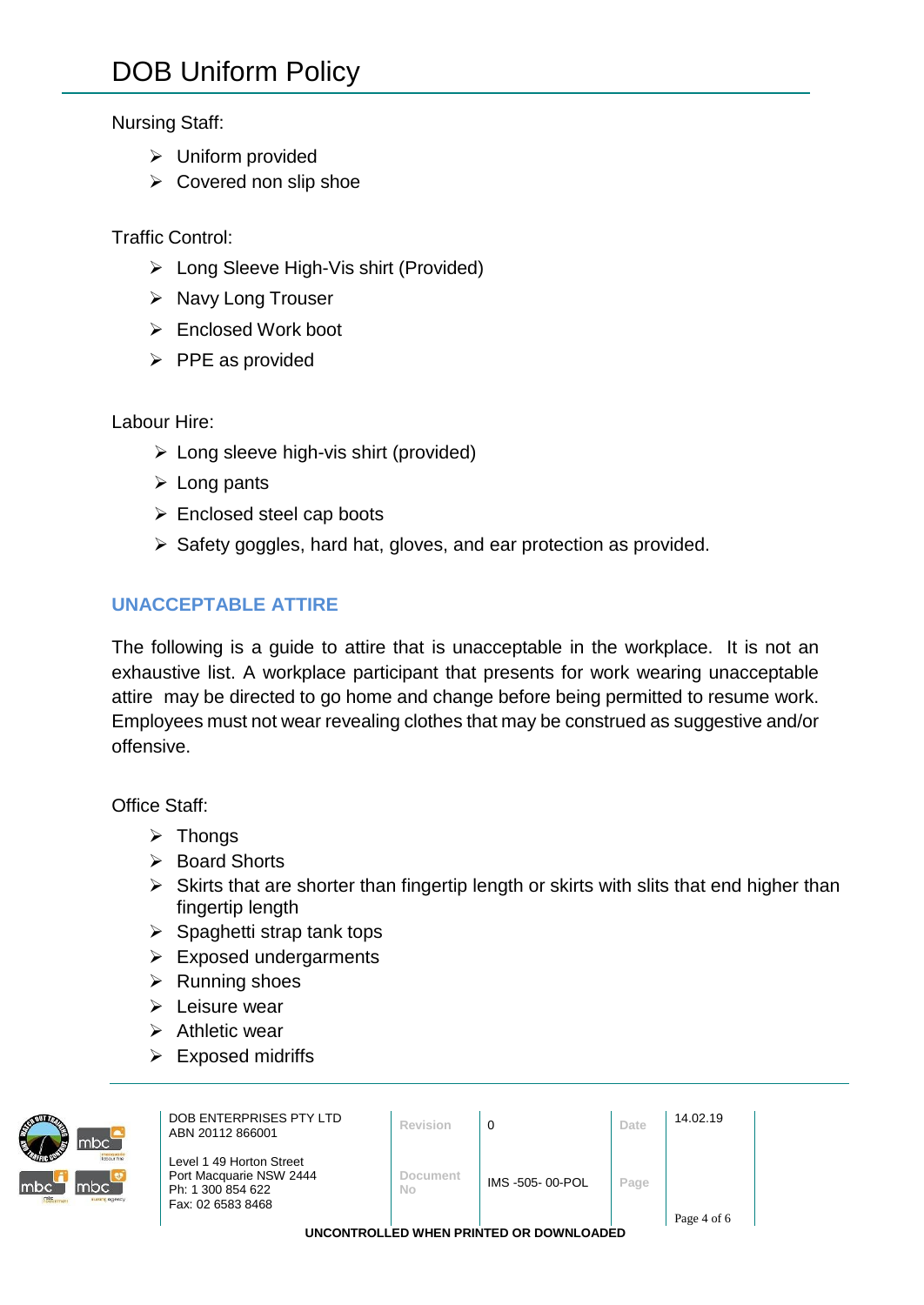# DOB Uniform Policy

- $\triangleright$  Blue jeans except on specific dress days
- ➢ Hats

Traffic Control:

- ➢ Thongs
- ➢ Sandals
- ➢ Shorts
- ➢ Sleeveless or short-sleeved shirts
- ➢ Running shoes

Labour Hire:

- ➢ Any shoes that are not steel cap work boots
- $\triangleright$  Shorts can be accepted due to hot weather- approval from site supervisor and WHS manager required
- ➢ Sleeveless shirts– can be accepted due to hot weather- approval from site supervisor and WHS manager required

#### **TATTOOS**

Tattoos are to be covered up as far as practicable at all mbc premises or on hire locations. If the tattoo is deemed offensive, the workplace participant will be required to cover it.

#### **JEWELLERY**

Any item of jewellery that constitutes a foreseeable hazard having the potential to harm health or safety must not be worn in the workplace. Rings and chains or any other hanging pieces that may have the potential to become entangled in machinery or equipment and therefore pose a risk to health and safety.

#### **HAIR**

Hair should be worn in a neat and tidy fashion. If directed to do so by DOB, a workplace participant must tie back long hair.

#### **BODY AND FACIAL PIERCING**

Body and facial piercings may present the potential for harm to health or safety and/or interfere with the work carried out by a workplace participant. Management reserves the



**DOB ENTERPRISES PTY LTD**<br>ABN 20112 866001 **Revision 0 Date** 14.02.19

Level 1 49 Horton Street Port Macquarie NSW 2444 Ph: 1 300 854 622 Fax: 02 6583 8468

**Document** 

**No** IMS -505- 00-POL **Page**

Page 5 of 6